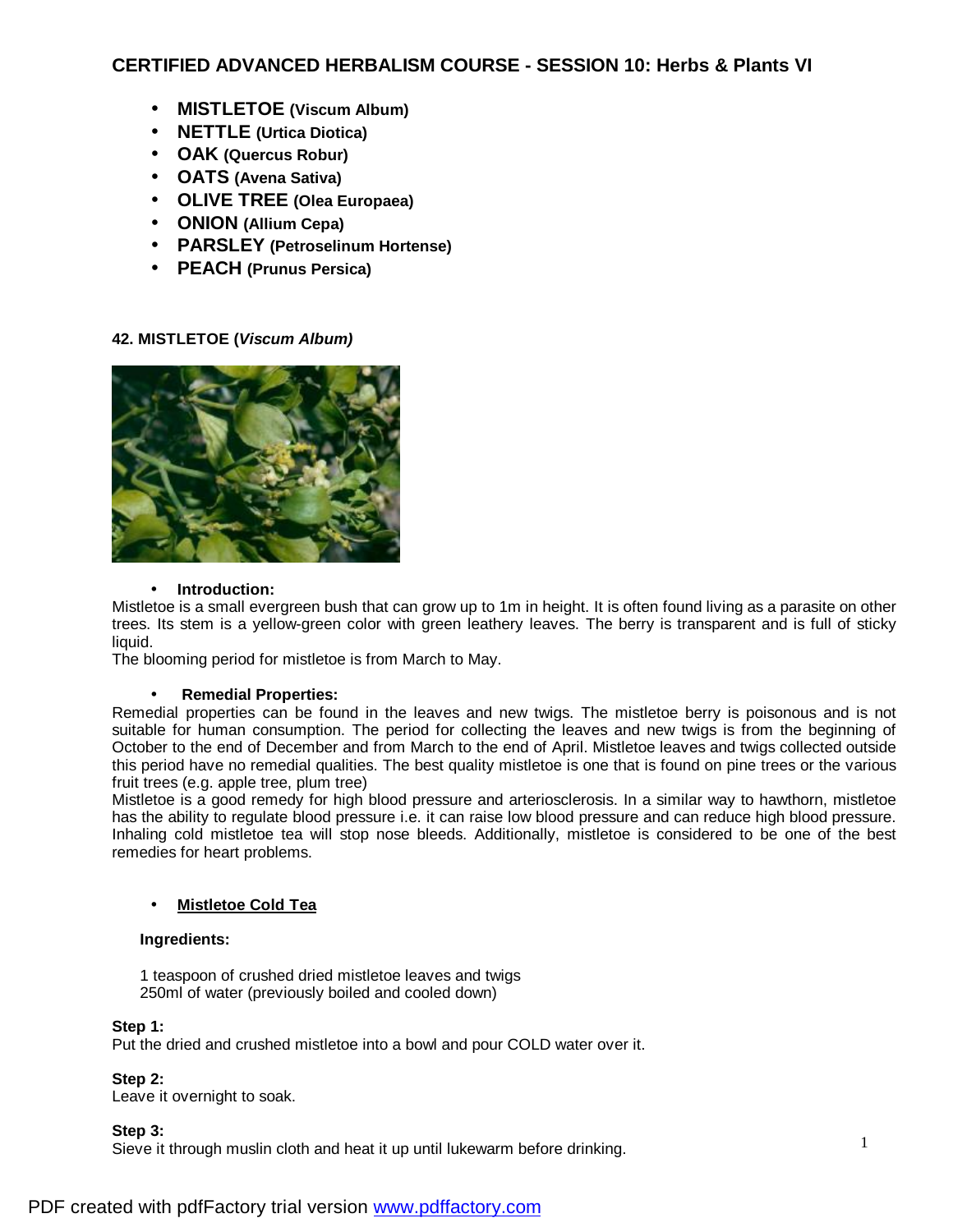### **Dosage:**

Take three cups of tea, prepared in the manner described above and it will help with heart problems and blood pressure (high and low).

# **43. NETTLE (***Urtica Diotica)*



#### • **Introduction:**

The nettle is a well known plant that can grow up to 1.5m in height. Nettle leaves are green with serrated edges. The leaves and stems are covered with hair like thorns that break when touched. When the thorn is broken sap is released and if comes into contact with skin it burns.

#### • **Remedial Properties:**

Remedial properties can be found in the leaves, root and seed. Nettle can be used as a remedy for hair loss, rheumatism, bronchitis and kidney stones. In the Mediterranean countries it is believed that a nettle sting can help with rheumatism. Up until the end of May, nettles may be gathered and cooked like any other green vegetable. When gathering nettles, it is recommended to wear rubber gloves, as the nettle sting can be very uncomfortable. Pluck only the four to five topmost leaves of the young nettle, as these are tender and the tastiest for cooking. Make sure to pick a good quantity, as nettles have a tendency to diminish in bulk when boiled. After the beginning of June, nettles become too strong for cooking.

The gathering time for the leaves is in the spring, before June. Its roots are gathered in the Spring and Autumn and the whole plant (stem) can be collected throughout the year.

Herbal tea prepared from the whole plant is very good for regulating digestion, cleansing the liver and bowels and also helps with insomnia. It is also recommended as a remedy for strengthening the whole body, as it helps to get rid of toxins.

#### • **Nettle Herbal Tea for the Stomach and Liver**

This herbal tea is prepared from the whole plant.

#### **Ingredients:**

3 teaspoons of dried crushed nettle (whole plant) 2litres of water (previously boiled and cooled down)

#### **Step 1:**

Pour the water over the dried nettle and leave it to soak for 10 to 12 hours

#### **Step 2:**

Bring to the boil and let it simmer for half an hour.

#### **Step 3:**

Take it of the heat and let it cool down. Keep it covered at all times. When cooled, strain it through muslin cloth and drink one cup 3 times a day, before meals. If required it can be sweetened with honey.

For maximum effect it should be sipped and not gulped down.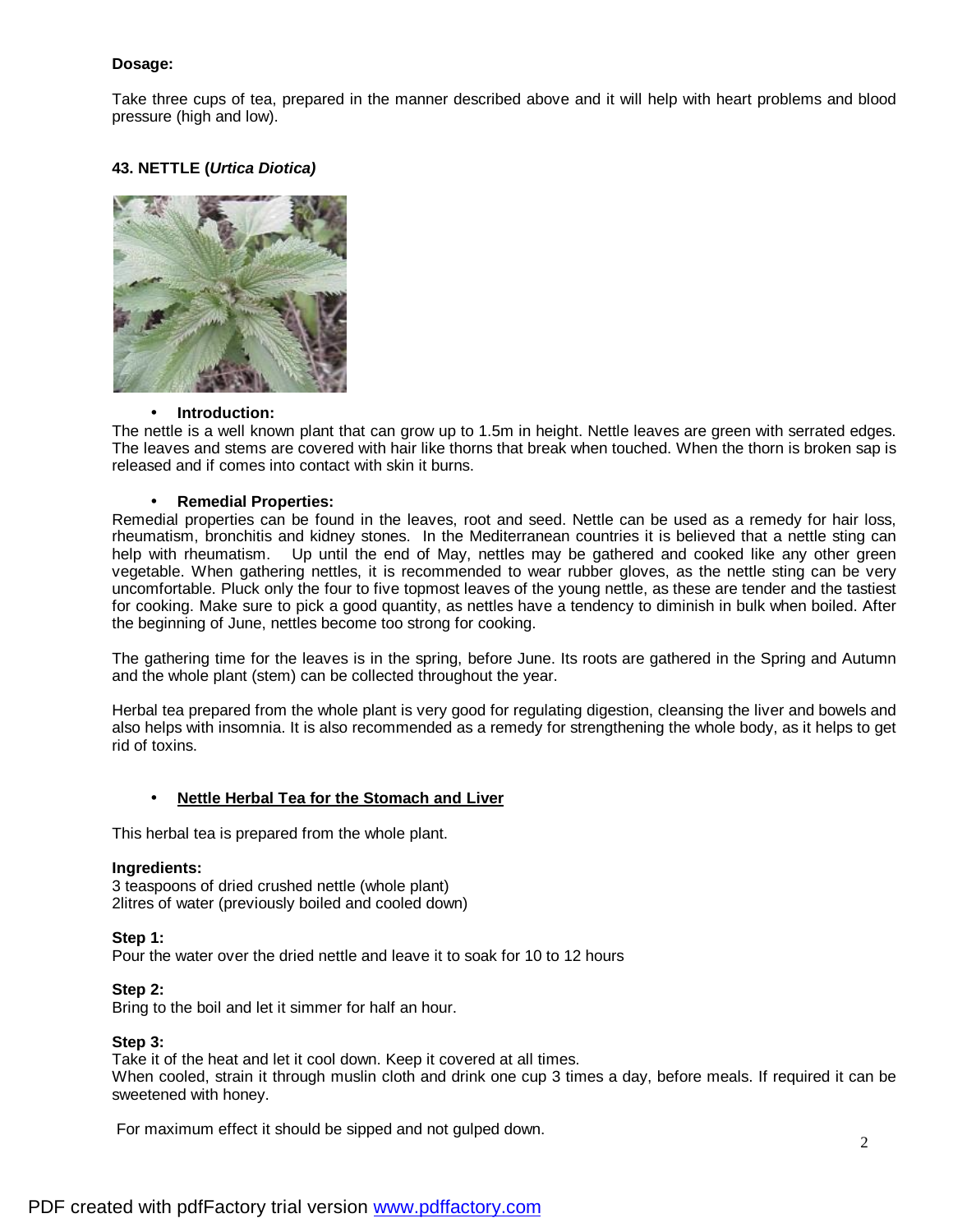### • **Nettle Tincture For Hair Growth**

Fill the bottle up to the neck with cleaned chopped nettle roots. Pour 40% vodka over the roots and leave it for 2 weeks in a dark and warm place. Shake occasionally. Massage this tincture into the scalp.

### **44. OAK (***Quercus Robur)*



#### • **Introduction:**

The Oak tree can grow over 40m in height. Its bark can be over 2m in radius and it can live for over 1000 years.

#### • **Remedial Properties:**

Remedial properties can be found in the young leaves, new bark and in the fruit (acorns).

Its leaves and bark are gathered in the Spring and the acorns in the Autumn when they are ripe.

The decoction prepared from the young oak bark is used as a gargling liquid for sore throats. It is also useful to rub on bleeding gums.

Coffee prepared from roasted acorns is used as a remedy for insomnia, rickets and aching bones.

#### **45. OATS (***Avena Sativa)*



#### • **Introduction:**

Oats belong to the grass family. They are full of various vitamins and minerals such as potassium, phosphorus, magnesium, zinc, copper etc. In laymen's language, this means that oats should be included in the everyday diet. They are very beneficial to the body, because they help with blood regeneration, strengthening teeth, stimulating brain activity and growth in children. Because they are very easily digested, it is recommended that people with digestive problems and those with bronchial problems should consume oats regularly.

It is recommended to complete cooking oats within 2 to 5 minutes of commencing, as all the beneficial qualities stored in oats will be lost if the cooking time exceeds this. It is important never to throw away the water in which oats are cooked, as many of the remedies are contained in this water.

#### • **Remedial Properties:**

Oats remedial properties are contained in the seed and also can be found in oat hay.

3 The oat is a very important element in the diet of sick people, as it contains many important vitamins and minerals. It is considered to be a remedy for anemia, various inflammations of the digestive tract and also speeds up regeneration of the body. Baths prepared from oats and oat hay is very good for people suffering from kidney problems, kidney stones, rheumatism and stiffness.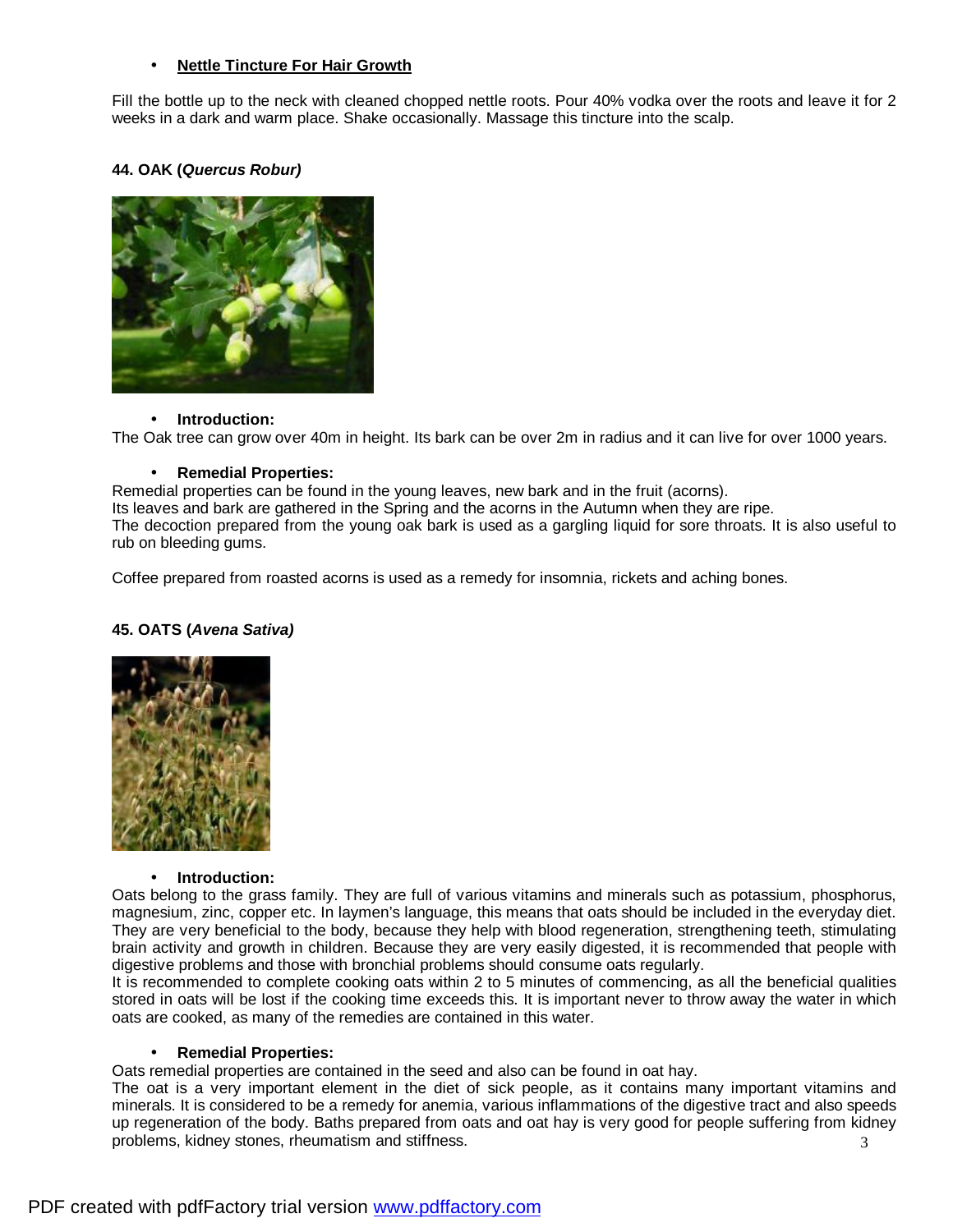### • **Oatmeal**

### **Ingredients:**

5 tablespoons of crushed oats Half a liter of water (previously boiled and cooled down)

### **Step 1:**

Bring water to the boil.

# **Step 2:**

Pour crushed oats into the boiling water.

# **Step 3:**

Let it boil for 2 to 5 minutes.

# **Step 4:**

Remove it from the heat and leave it until all the remaining water is absorbed.

After the water is absorbed it is recommended to add some sweetener like organic honey. An alternative way to prepare oatmeal is to use milk instead of water.

# • **Tonic**

# **Ingredients:**

1 kg of wholegrain oats 3litres of water (previously boiled and cooled down)

# **Step 1:**

Wash the wholegrain oats thoroughly.

**Step 2:**  Bring water to the boil.

**Step 3:**  Add the wholegrain oats into the boiling water and boil for 4 to 5 minutes.

# **Step 4:**

Strain it through muslin cloth and sweeten it with honey.

The contents should be consumed daily. This tonic is a good remedy for tiredness and for strengthening the body.

Oats are also recommended to people with an enlarged prostate.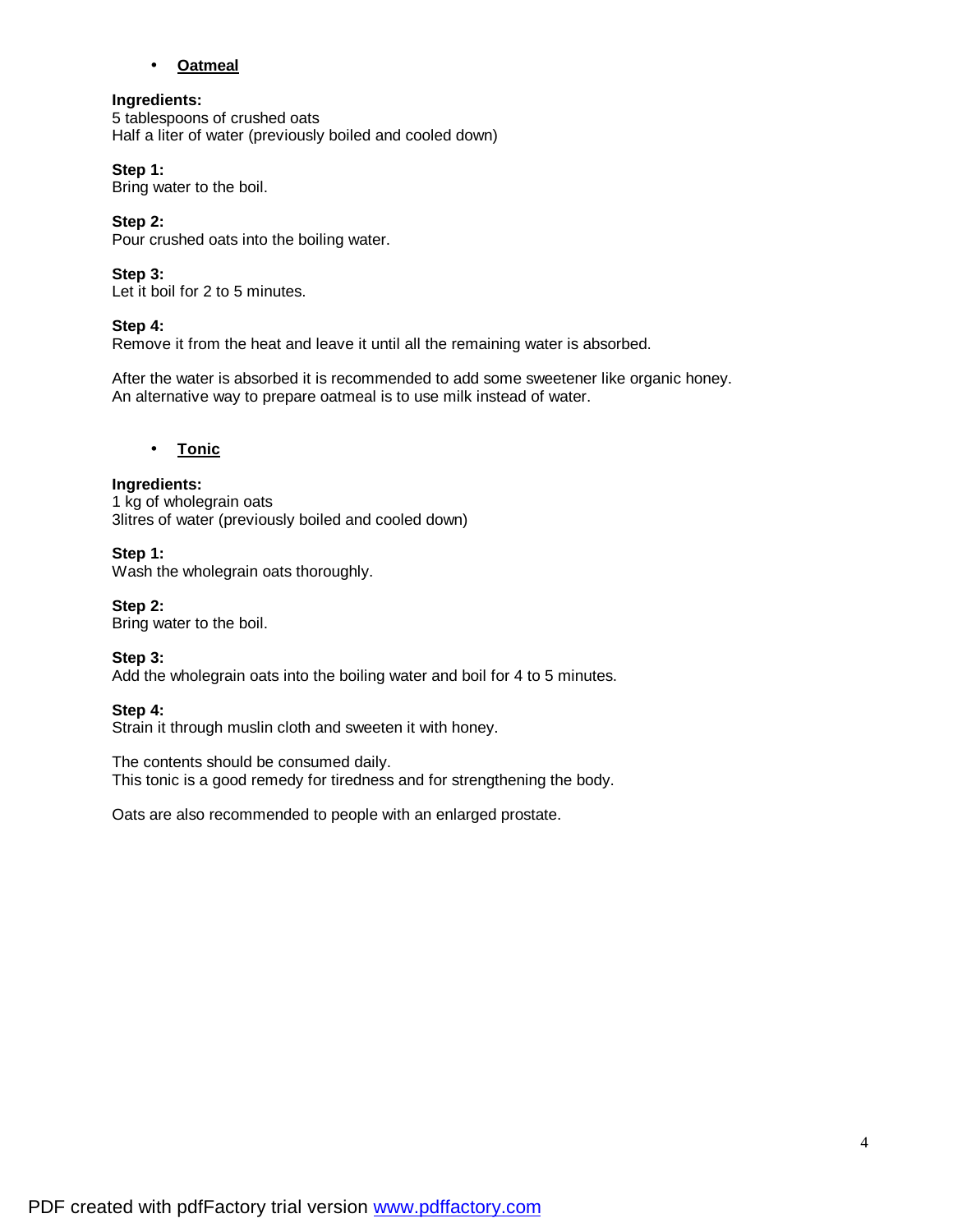

#### • **Introduction:**

In the wild, the olive tree can be found as a bush, but if cultivated, it can grow up to 10m in height. It is a tree with a large number of thin branches. Its leaves are smooth and narrow and can be up to 5cm long. The upper side of the leaf is light green in color and the underside is silver*.* The fruit of the olive tree i.e. the olive, is green or black in color and is a similar shape to a grape. The olive tree can be found in coastal areas of the Mediterranean Sea. There are more that one thousand known varieties of olive tree.

#### • **Remedial Properties:**

Remedial properties can be found in the fruit and leaves. Also olive oil is a very useful remedy for constipation, gallstones and digestive tract problems. It can also reduce temperatures and regulates blood pressure. Additionally, it is very good for people with high levels of stomach acid. Olive oil can also be used for treating dry and flaky scalps.

Olive oil is used as a base for producing creams used for treating burns.

# **47. ONION (***Allium Cepa)*



#### • **Introduction:**

The onion needs little introduction, as it is a very well known vegetable used in everyday cooking. Its remedial properties however, are not as well known. It matches, if not surpasses, the remedial properties of garlic. It is used as part of normal diet throughout the year; in spring as a spring onion, where the leaves are also used, and later in the year as a normal onion.

#### • **Remedial Properties:**

The onion is one of the oldest herbs used for medicinal purposes. Onion strengthens the heart, acts as a blood purifier, increases appetite, strengthens nerves, improves digestion, reduces wind and is a good worm and cramp remedy.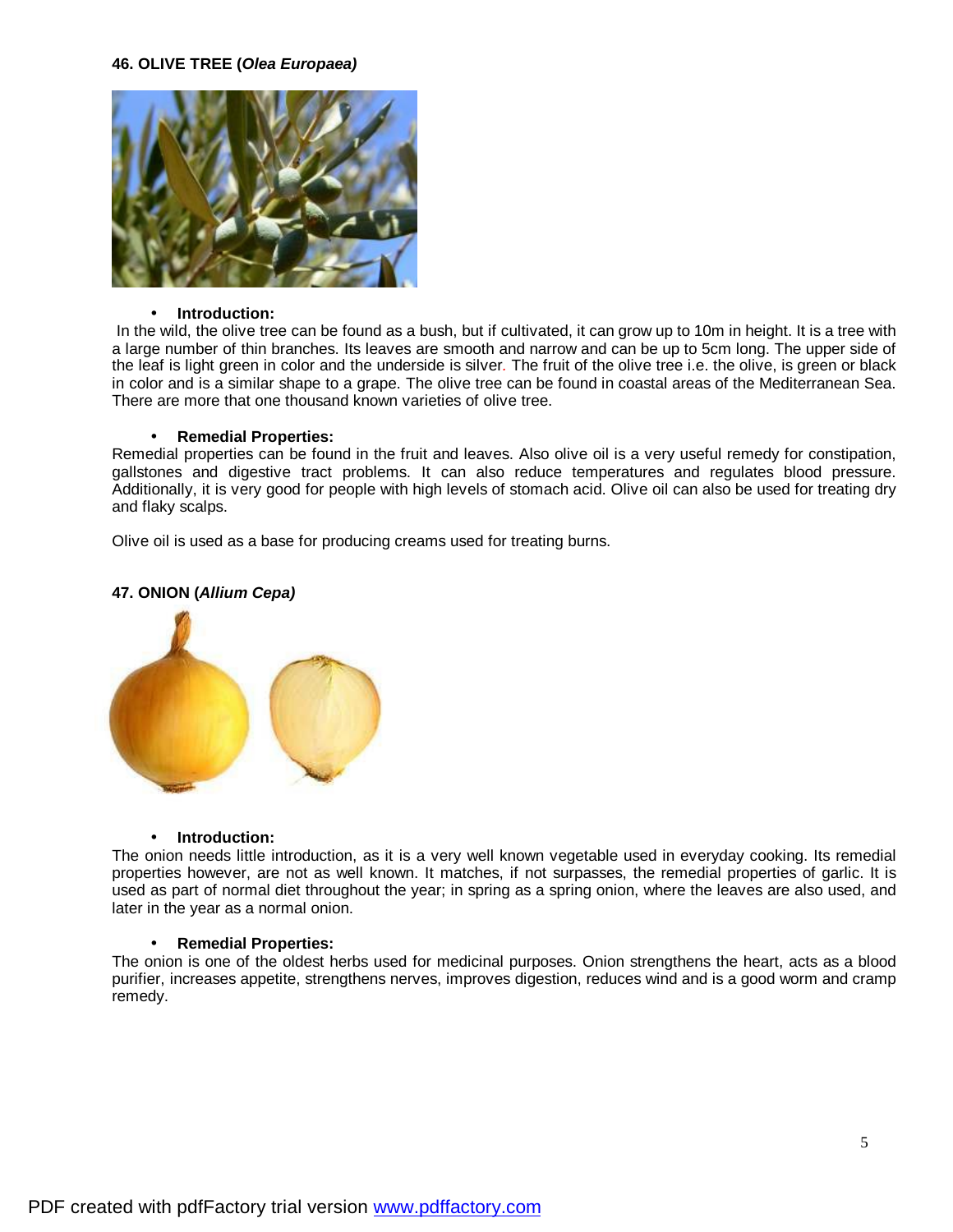### • **Onion Syrup**

### **Ingredients:**

1/2kg of onion 1/2kg of honey (or sugar) 1litre of water (previously boiled and cooled down)

### **Step 1:**

Grate or finely chop an onion.

### **Step 2:**

Mix the grated onion with 1/2kg of honey (sugar). Put it in a pan and pour water over it.

# **Step 3:**

Simmer the mixture on a low heat for 3 hours.

### **Step 4:**

Pour it into a clean dark bottle; put a label on the bottle and clearly state the type of herb(s) used in its preparation and the date of preparation. Store it in a cold and dark place (not a refrigerator).

If suffering from lung or digestive problems, this syrup should be taken several times a day with lukewarm water or milk

### • **Remedy for Insomnia:**

#### **Ingredients:**

1-2 normal size onions

#### **Step 1:**

Put the onions into a blender and blend to a paste.

#### **Step 2:**

Squeeze the paste through a muslin cloth into a glass.

Before going to bed, drink this juice with a little lukewarm water or milk and a teaspoon of honey.

# • **Skin Ulcer Remedy**

#### **Ingredients:**

1-2 Onions 1-2 tablespoons of vegetable oil

#### **Step 1:**

Grate an onion into a ceramic bowl.

#### **Step 2:**

Add vegetable oil and mix thoroughly.

Make a compress with the paste and apply to the skin ulcer. The compress should be changed 3 to 4 times a day.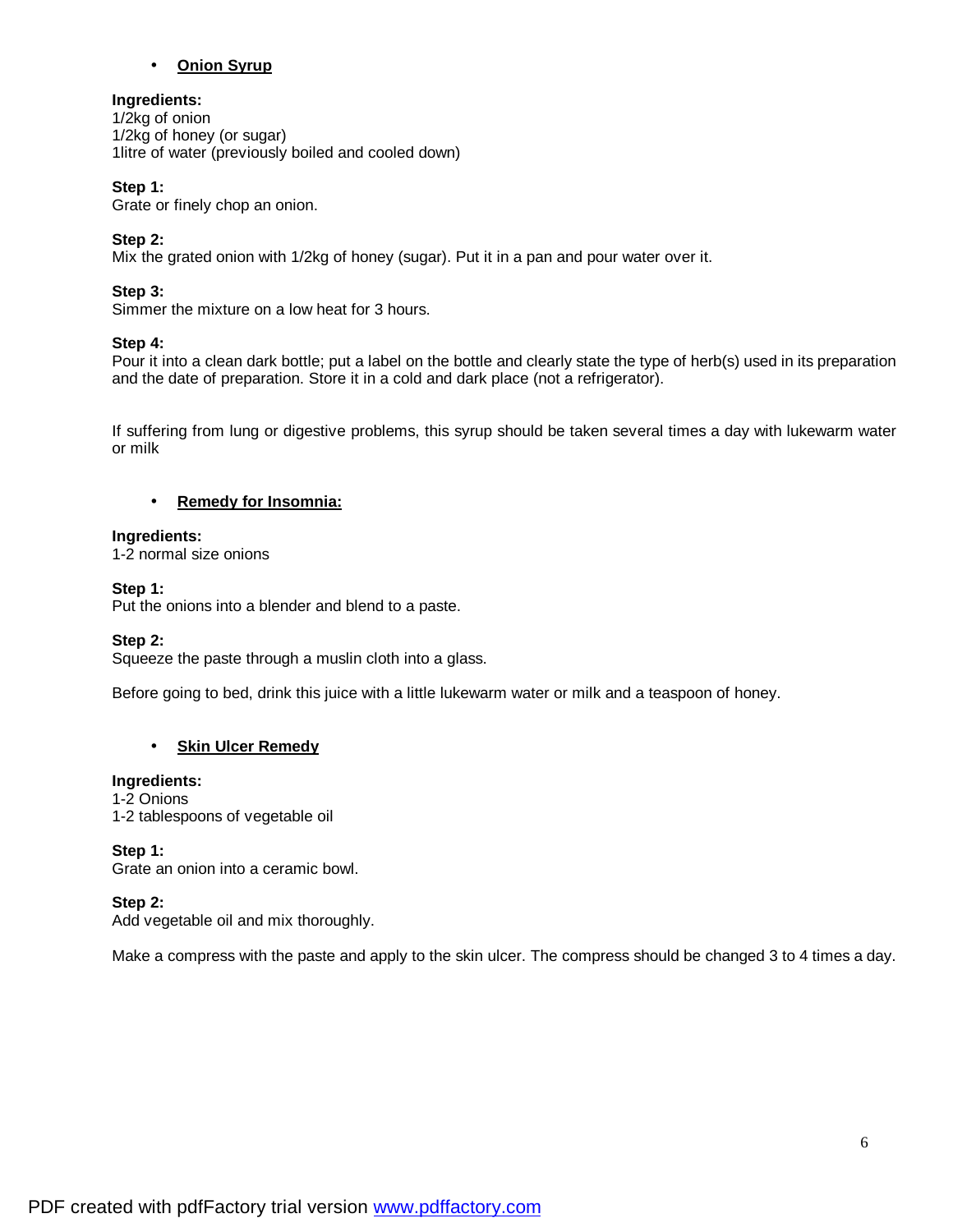#### **48. PARSLEY (***Petroselinum Hortense)*



#### • **Introduction:**

Parsley is a perennial herb with thin, white, carrot-like roots. Its stem is smooth and slightly grooved and its leaves are jagged. Its flowers are yellow-green in color and clustered. Parsley is usually grown in gardens.

#### • **Remedial Properties:**

Remedial properties can be found in every part of parsley. Its roots are collected in the spring and autumn. The seeds are gathered just before they ripen and the whole plant is gathered during the blooming period.

Parsley is very rich in calcium and iron. It is very beneficial for kidneys and the urinary tract. It also stimulates blood circulation. A decoction made using the dried root is particularly good for kidney problems, such as urine retention. It is also good for arthritis, dropsy and jaundice.

#### **49. PEACH (***Prunus Persica)*



#### • **Introduction:**

There are over 2500 known varieties of peach in the world. Even though the Latin name for peach means 'Persian Plum' the origin of the peach is in fact China. It can be eaten raw and it is very useful for preparing jams. It can also be used as an ingredient in fruit salads and in fruit juice. The size of the fruit varies hugely, from the size of a golf ball to the size of a baseball, depending on the variety.

#### • **Remedial Properties:**

Remedial properties can be found in the flowers, leaves and in the fruit. The flowers are gathered during the blooming season (March, April and May) and the fruit is gathered after it ripens (from the beginning of June to September). Peach is rich in sugar, carotene, iron, various minerals and vitamins A, B and C. Peach is a very good remedy for anemia and bowel problems. Peach juice is recommended for people with low stomach acid levels and sensitive nervous systems. Peach is also a laxative and a diuretic. Eating peach fruit is very beneficial for the whole digestive system.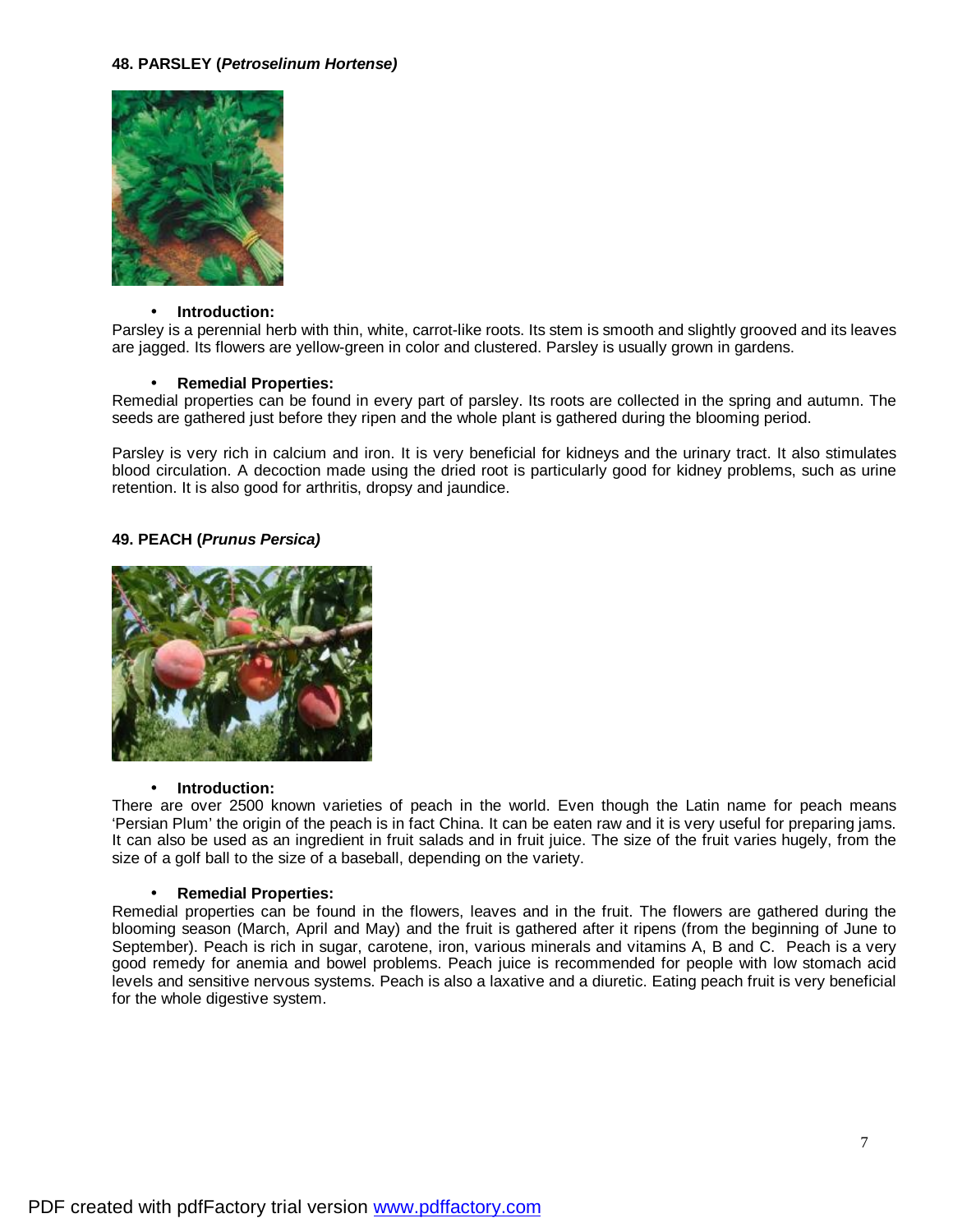• **Peach Tea 1 (Suitable for Sickness during Pregnancy):** Note: This tea should be prepared in the evening

### **Ingredients:**

50g of dried peach tree leaves 0.5litres of water (previously boiled and cooled down)

### **Step 1:**

Put the crushed leaves in a ceramic bowl

# **Step 2:**

Pour 0.5litres of boiling water over the crushed leaves and cover it with a lid.

# **Step 3:**

Leave it at room temperature to cool down.

# **Step 4:**

Strain it through a sieve.

# **Step 5:**

Leave it in a refrigerator over night.

In the morning, heat it up and drink one teacup on an empty stomach. This treatment should be repeated every 2 hours.

# • **Peach Tea 2 (Diuretic):**

# **Ingredients:**

30g of dried peach leaves 30g of dried peach flowers 1litre of water (previously boiled and cooled down)

# **Step 1:**

Put the peach leaves (crushed) and flowers into a ceramic bowl

# **Step 2:**

Pour 1litre of boiling water over the dried leaves and flowers.

# **Step 3:**

Cover the bowl with a lid and leave it for 15 to 20 minutes.

# **Step 4:**

Strain the contents through a sieve and drink this instead of water.

# • **Peach Facial Treatment**

# **Ingredients:**

2-3 ripe peaches

# **Step 1:**

Remove all make-up and clean the face with natural almond oil.

#### **Step 2:**

Crush 2 or 3 ripe peaches into a pulp and apply it on the face.

# **Step 3:**

Remove the mask after 20 minutes.

# **Step 4:**

Wash the face thoroughly with lukewarm tea, prepared from dried peach flowers. This treatment helps to revitalize the skin and it should be repeated at least once a week.